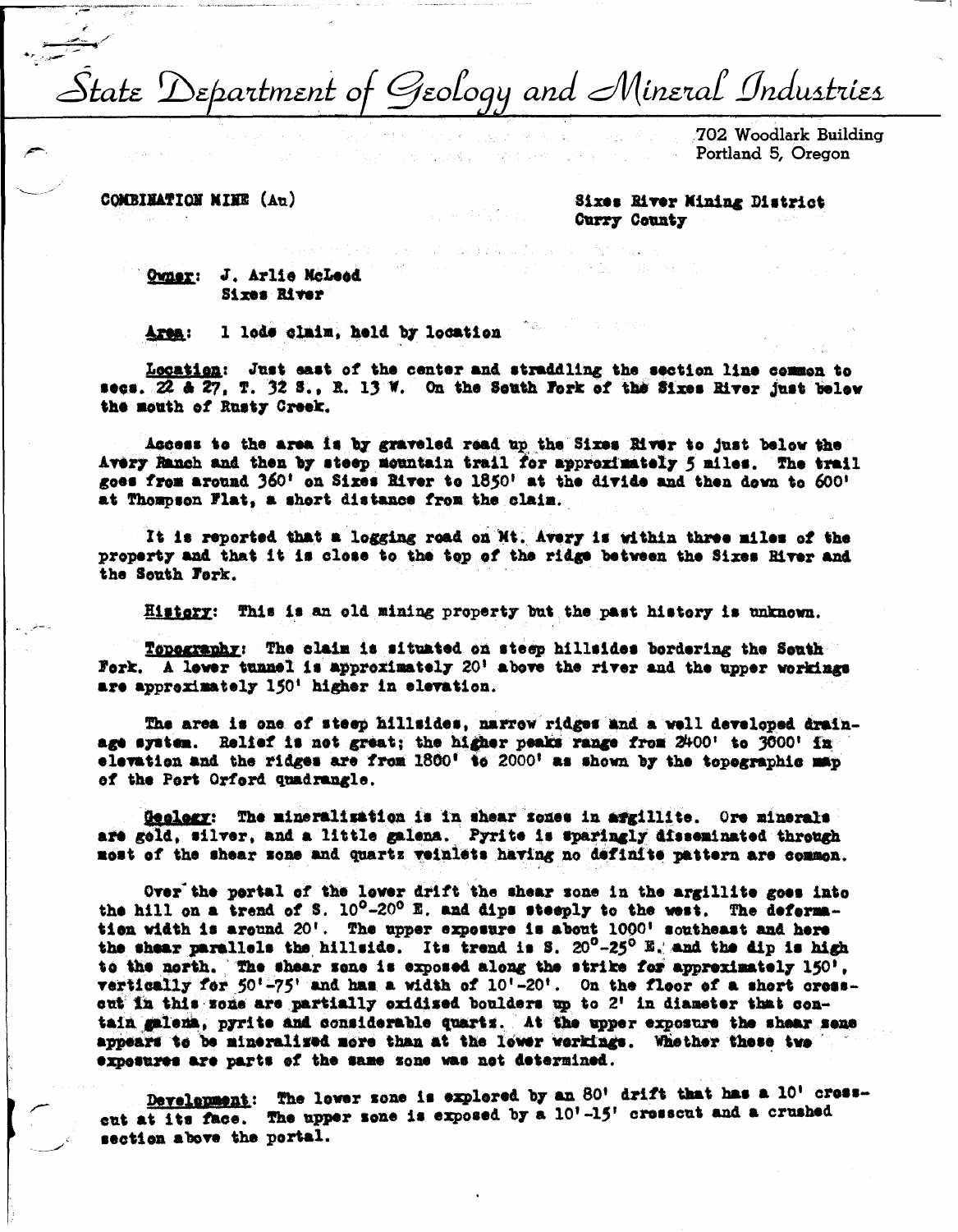Samples: The following samples were taken at the time of the examination. Samples 1 through 5 are from the lower zone and samples 6 and 7 from the upper zone as shown by accompanying sketches. Samples are listed as follows:

| Sample #             | Description                                                                                                                                                                                                                            | Results                                                      |
|----------------------|----------------------------------------------------------------------------------------------------------------------------------------------------------------------------------------------------------------------------------------|--------------------------------------------------------------|
| ı<br>$(P-9882)$      | In crosseut at end of drift along right wall.<br>Length of chip sample 4'. On right side. Sheared<br>argillite.                                                                                                                        | $An - 0.02$<br>$Ag - Trace$                                  |
| $2$<br>(P-9883)      | Continuation of Sample #1 to end of crosscut.<br>Length of chip sample 6'.                                                                                                                                                             | $Au - True$<br>$Ag - Trace$                                  |
| $(2 - 9884)$         | Grab sample from muck pile at end of crossout.                                                                                                                                                                                         | $Au - NI1$<br>$Ag - M11$                                     |
| 4<br>$(P-9885)$      | From shear over portal. Length of chip sample<br>7'. From left side. Sheared argillite with minor<br>amount of pyrite.                                                                                                                 | $Au - Trace$<br>$Ag - M1$                                    |
| $\frac{5}{(P-9886)}$ | Continuation of Sample $#4$ . Length of chip sample<br>$6'$ , includes $16''$ of crushed graphitic slate.<br>There was sone $6\frac{1}{2}$ ' wide between samples 4 & 5<br>that was not sampled as it was an area of slump-<br>ing.    | $Au - Trace$<br>$Ag - NI1$                                   |
| $6$<br>(P-9887)      | 4' chip sample across shear, south and above<br>10'-15' tunnel. Crushed argillite with dissemi-<br>nated sulphides.                                                                                                                    | $Au - H1$<br>$Ag$ - Trace<br>$Pb - 0.20$<br>$cu - r_{raoe}$  |
| $7$<br>(P-9888)      | Grab sample from quartz-sulphide nodules found<br>on floor of 10'-15' tunnel. Considerable quartz<br>and sulphides, mainly pyrite.                                                                                                     | $Au - 0.04$<br>$Ag$ - Trace<br>$Pb - 0.20$<br>$c_{u} - 0.10$ |
| 8<br>$(P-9889)$      | Chip sample along trail between lower and upper<br>zones. Length of sample 100'. Location - Start<br>at junction of main trail and trail leading down<br>to lower tunnel and go east toward upper zone.<br>Sample wholly in argillite. | $Au - Trace$<br>$Ag - M11$                                   |

Report b7: H. M. Dole Date of viait: May 19, 1950 Date of report: June 1, 1950 **Visited** by: F. W. Libbey, H. D. Wolfe, H. M, Dole References: U. S. Geol. Survey Geologic Atlas 89, Port Orford folio, by J. S. Diller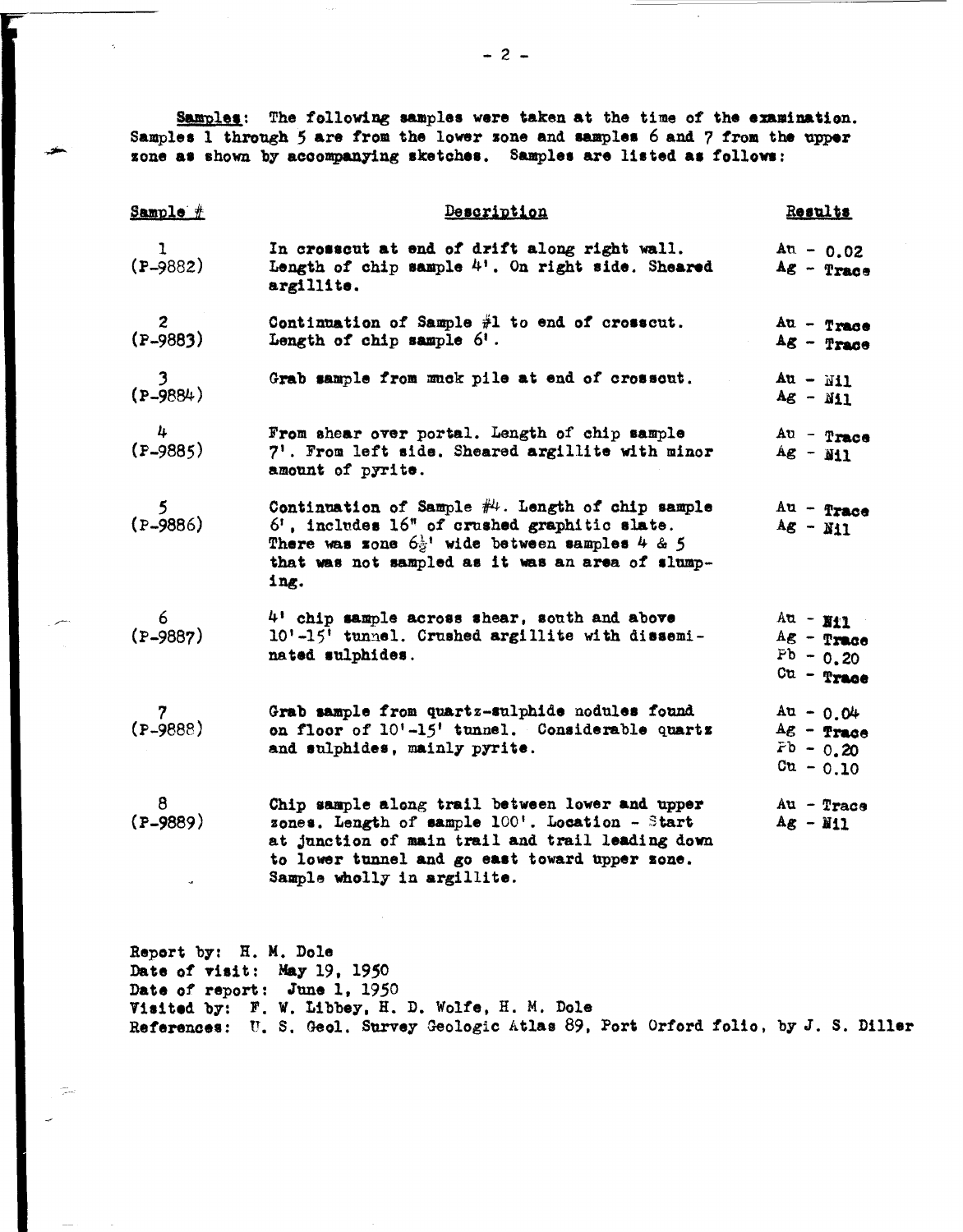CRIB MINERAL RESOURCES FILE 12 RECORD IDENTIFICATION RECORD NO. ............ M061370 RECORD TYPE..........  $X1M$ COUNTRY/BRGANIZATION. USES DEPOSIT NO............ DDGMI 93-111 MAP CODE NO. DE REC. REPORTER NAME............................ JOHNSON, MAUREEN G. UPDATED......................... 81 02 BY............................... FERNS, MARK L. (BROOKS, HOWARD C.) NAME AND LOCATION COMBINALION DEPOSIT NAME................... MINING DISTRICT/AREA/SUBDIST. SIXES RIVER COUNTRY CODE..........  $\mathbb{R}$ COUNTRY NAME: UNITED STATES STATE CODE................ OR STATE NAME: OREGON COUNTY.................... CURRY DRAINAGE AREA............ 17100306 PACIFIC NORTHWEST PHYSIDGRAPHIC PRBV....... 13 KLAMATH MDUNTAINS LAND CLASSIFICATION....... 41 QUAD SCALE QUAD NO OR NAME 1: 62500 POWERS LATITUDE LONG ITUDE  $42 - 46 - 25N$  $124 - 13 - 34$ UTM ZONE NO UTM NORTHING UTH EASTING 4756200.0 399700.0  $+10$ TWP....... 325 RANGE..... 13W SECTION.. 22 MERIDIAN. WILLAMETTE ALTITUDE.. 900 COMMODITY INFORMATION COMMODITIES PRESENT........... AU AG PB ZN PRODUCER(PAST OR PRESENT):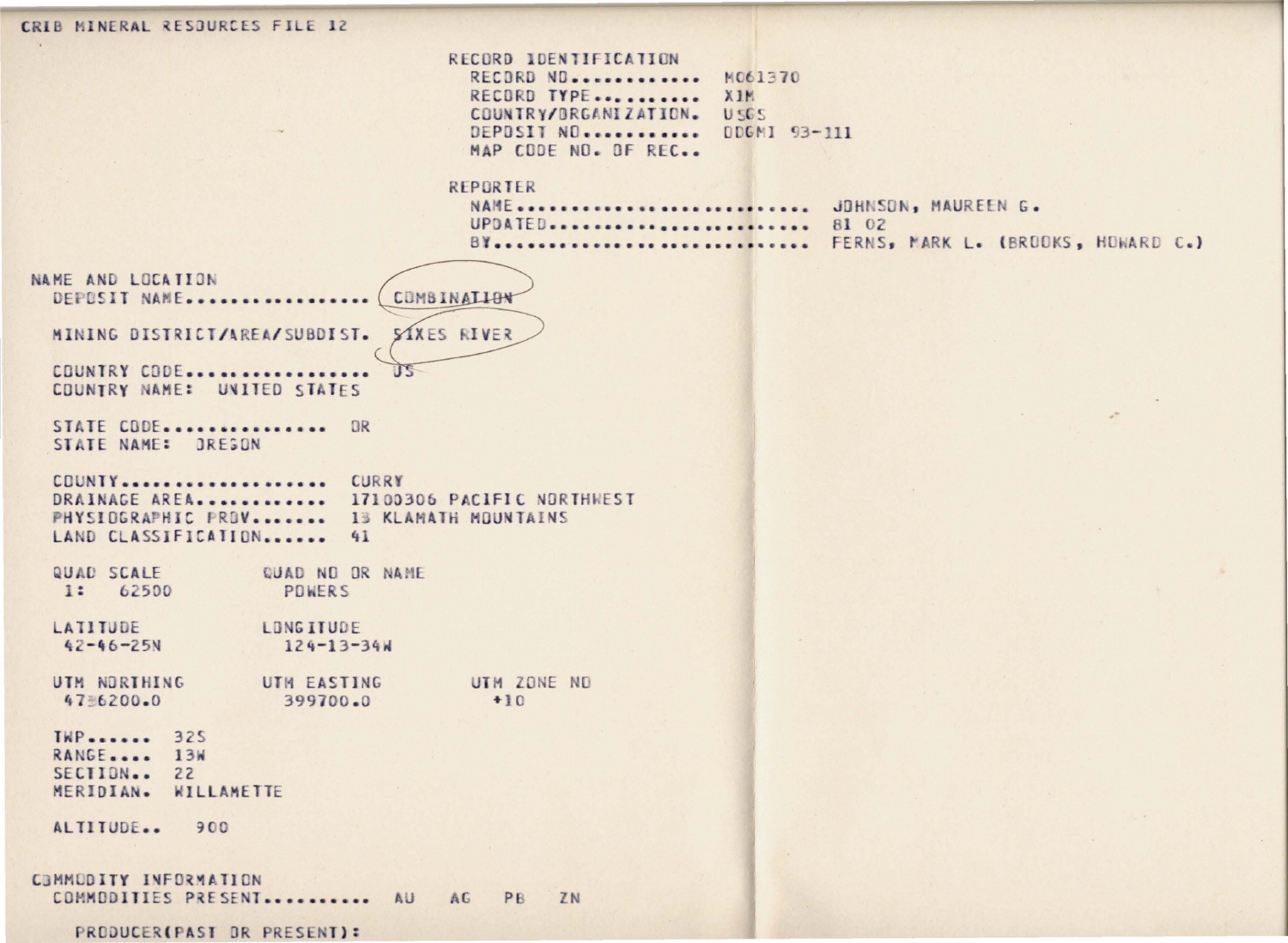**I UILITIANLESSEE AR**  $P<sub>B</sub>$ **DCCURRENCE....... ZN** 

ORE MATERIALS (MINERALS, ROCKS, ETC.): PYRITE, SPHALERITE, GALENA

COMMODITY CONNENTS: LOW GOLD AND SILVER VALUES

EXPLORATION AND DEVELOPMENT STATUS OF EXPLOR. OR DEV. 8

### DESCRIPTION OF DEPOSIT

DEPOSIT TYPES: SHEAR ZONE FORM/SHAPE OF DEPOSIT: VEINLETS, PODS

## SIZE/DIRECTIONAL DATA

SIZE OF DEPOSIT....... SMALL MAX WIDTH ............. 20 FT STRIKE DF DREBODY.... N2OW DIP OF OREBODY....... VERTICAL

DESCRIPTION OF WORKINGS **UNDERGROUND** 

# PRODUCTION

YES SMALL PRODUCTION

ANNUAL PRODUCTION (ORE, COMMOD., CONC., OVERBURD.)

PRODUCTION COMMENTS.... HAND SORTED, HIGH GRADE SULFIDE PODS

GEOLOGY AND MINERALOGY

AGE OF HOST ROCKS............. JUR HOST ROCK TYPES ............... ARGILLITE

PERTINENT MINERALOGY.......... QUARTZ

```
LOCAL GEOLDGY
NAMES/AGE OF FORMATIONS, UNITS, OR ROCK TYPES
1) NAME: GALICE
     AGE: JUR
```